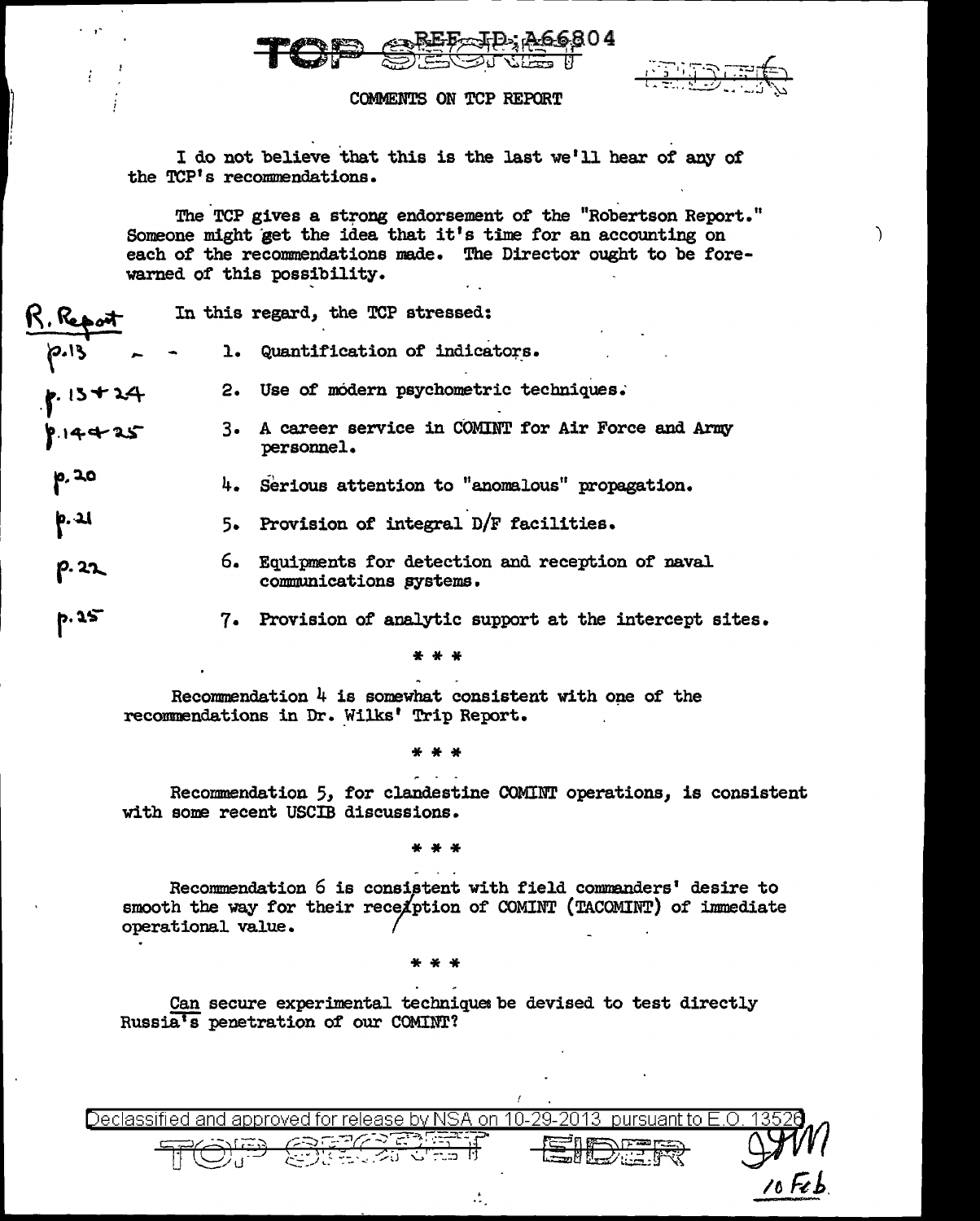OK to destablite for hope and NSA Chigh-level people, Aug comments to be sent tuker & he Assuryer demondelle to have 22 mai say) Holdwick OK Tto distribution Copres when release is made